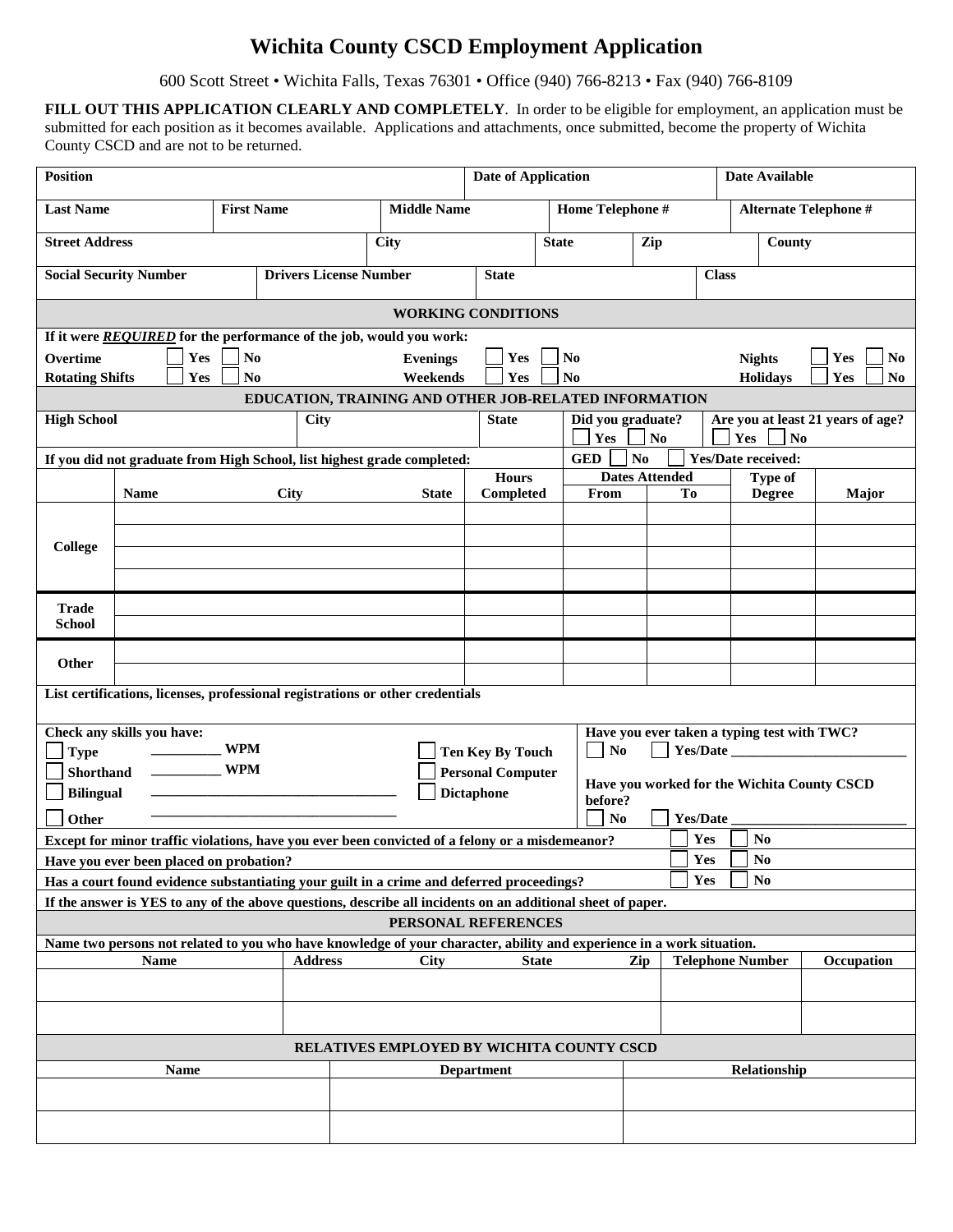## *AN EQUAL OPPORTUNITY EMPLOYER*

- 1. The Work History must be completed in order for your application to be accepted and considered.
- 2. Please list most recent job first, including relevant volunteer experience.
- 3. Additional information, including resumes, may be attached to support but not replace, the fully completed application.
- 4. Copies of all required licenses, certifications and other documentation must be attached to the application upon submission.
- 5. No additional information will be accepted for consideration after the closing date.
- 6. If hired, you must provide documentation verifying your identity and authorization to work in the United States within 3 days from the date of hire.

| Date of Employment             |                 | <b>Employer's Name</b>    |                        |                         |
|--------------------------------|-----------------|---------------------------|------------------------|-------------------------|
| From (Month/Year)              | To (Month/Year) | <b>Complete Address</b>   |                        |                         |
|                                |                 | City/State/Zip            |                        | <b>Telephone Number</b> |
| <b>Type of Business</b>        |                 | <b>Job Title</b>          | <b>Starting Salary</b> | <b>Final Salary</b>     |
| <b>Supervisor's Name/Title</b> |                 | <b>Reason For Leaving</b> |                        |                         |
| <b>Description of Duties</b>   |                 |                           |                        |                         |
|                                |                 |                           |                        |                         |
| Date of Employment             |                 | <b>Employer's Name</b>    |                        |                         |
| From (Month/Year)              | To (Month/Year) | <b>Complete Address</b>   |                        |                         |
|                                |                 | City/State/Zip            |                        | <b>Telephone Number</b> |
| <b>Type of Business</b>        |                 | <b>Job Title</b>          | <b>Starting Salary</b> | <b>Final Salary</b>     |
| <b>Supervisor's Name/Title</b> |                 | <b>Reason For Leaving</b> |                        |                         |
| <b>Description of Duties</b>   |                 |                           |                        |                         |
|                                |                 |                           |                        |                         |
| Date of Employment             |                 | <b>Employer's Name</b>    |                        |                         |
| From (Month/Year)              | To (Month/Year) | <b>Complete Address</b>   |                        |                         |
|                                |                 | City/State/Zip            |                        | <b>Telephone Number</b> |
| <b>Type of Business</b>        |                 | <b>Job Title</b>          | <b>Starting Salary</b> | <b>Final Salary</b>     |
| <b>Supervisor's Name/Title</b> |                 | <b>Reason For Leaving</b> |                        |                         |
| <b>Description of Duties</b>   |                 |                           |                        |                         |
|                                |                 |                           |                        |                         |
|                                |                 |                           |                        |                         |
|                                |                 |                           |                        |                         |